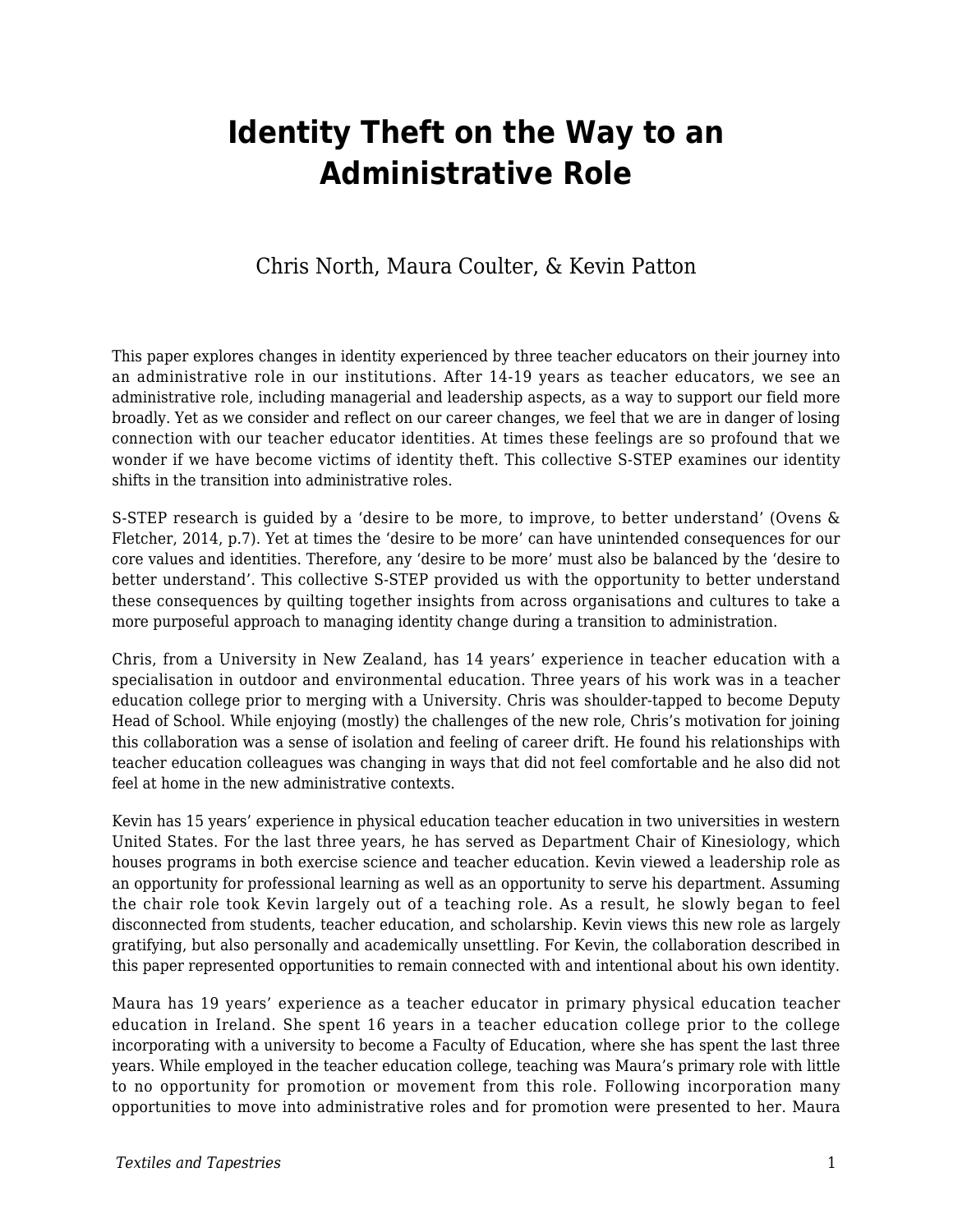collaborated with Chris and Kevin to establish how she might best navigate these opportunities and maintain her personal and professional identity by learning from, and challenging, their experiences. Over the course of this research, and influenced by the collaboration, Maura applied for and was appointed Associate Dean for Research (a three-year appointment). Maura sees this position of responsibility not as a weight to be carried (weighed down with responsibility) but rather to view the word differently and look at being 'able to respond' while you are in that position.

We each identified strongly as teacher educators. We were all at a position in our careers where we were trying to evaluate the new expectations of our administrative positions or in Maura's case, the administrative position she aspired to and ultimately secured. We were keen to retain some semblance of our identities as teacher educators while maintaining a research agenda and establishing ourselves as administrators. We had similar characteristics as teacher educators in that we each expressed how we felt a duty of care to our students and this duty of care was manifesting itself in our administrative roles with each of us wanting to support our colleagues and programmes within our new roles. All three of us were active knowledge-seekers and avid learners. Therefore, when we discovered that there was no manual, no training or guidelines to follow in our respective roles, we 'found each other' through a mutual colleague and decided to collaborate towards better understanding ourselves in these new and changing contexts.

Our study is informed by two areas: teacher educators taking on administrative roles; and identity. There is a growing interest within self-study in teacher educators moving into administration. Within this body of work, studies have examined: issues concerning power, social justice, and reform (e.g. Manke, 2004); the experiences of women (e.g. Clift, 2015; Collins, 2016; Crowe, Collins & Harper, 2018); enactment of democratic practice, transparency, and collaboration (Allison & Ramirez, 2016; Kitchen, 2016); and the influence of a teacher educator identity in shaping administrative practices (Loughran, 2015). Similar to notions of tensions in teacher education (Berry, 2007), in the roles of administrators we found ourselves with a new set of tensions, described by Gosling and Mintzberg (2003), as living in a paradox and cognitive dissonance, being 'told to be global and local, collaborate and compete, change perpetually but maintain order, make the numbers and nurture people' (p.1). This study builds on this body of work specifically in the area of identity shifts during the transition from teacher educator to administrator.

### **Identity As a Framework**

According to Gee (2001), our life project in this post-modern era is to forge an identity. Gee argues that 'all people have multiple identities connected not to their "internal states" but to their performances in society' (p.99) and therefore 'identity' provides a useful analytic tool for researching issues of theory and practice. According to Gee, there are both micro and macro influences on identity. Macro-level identity is constructed and sustained by institutions and groups of people through discourses that create titles, job descriptions, and larger-scale expectations of a 'certain type of person' (p.111). By contrast, micro-level identity is negotiated through moment-by-moment interactions that may shore-up or undermine particular identities. Recognition of identity is a social and political process. At the heart of this research into identity within administrative roles are these macro and micro-processes. On a macro-level, we three collaborators hold institutionally named positions (Deputy Head, Chair, Associate Dean) which come with role descriptions and institutional expectations, and on a micro-level, through our interactions in particular settings, we may support or contest these expectations. Gee sees identity as not fixed but fluid and negotiated. Our identities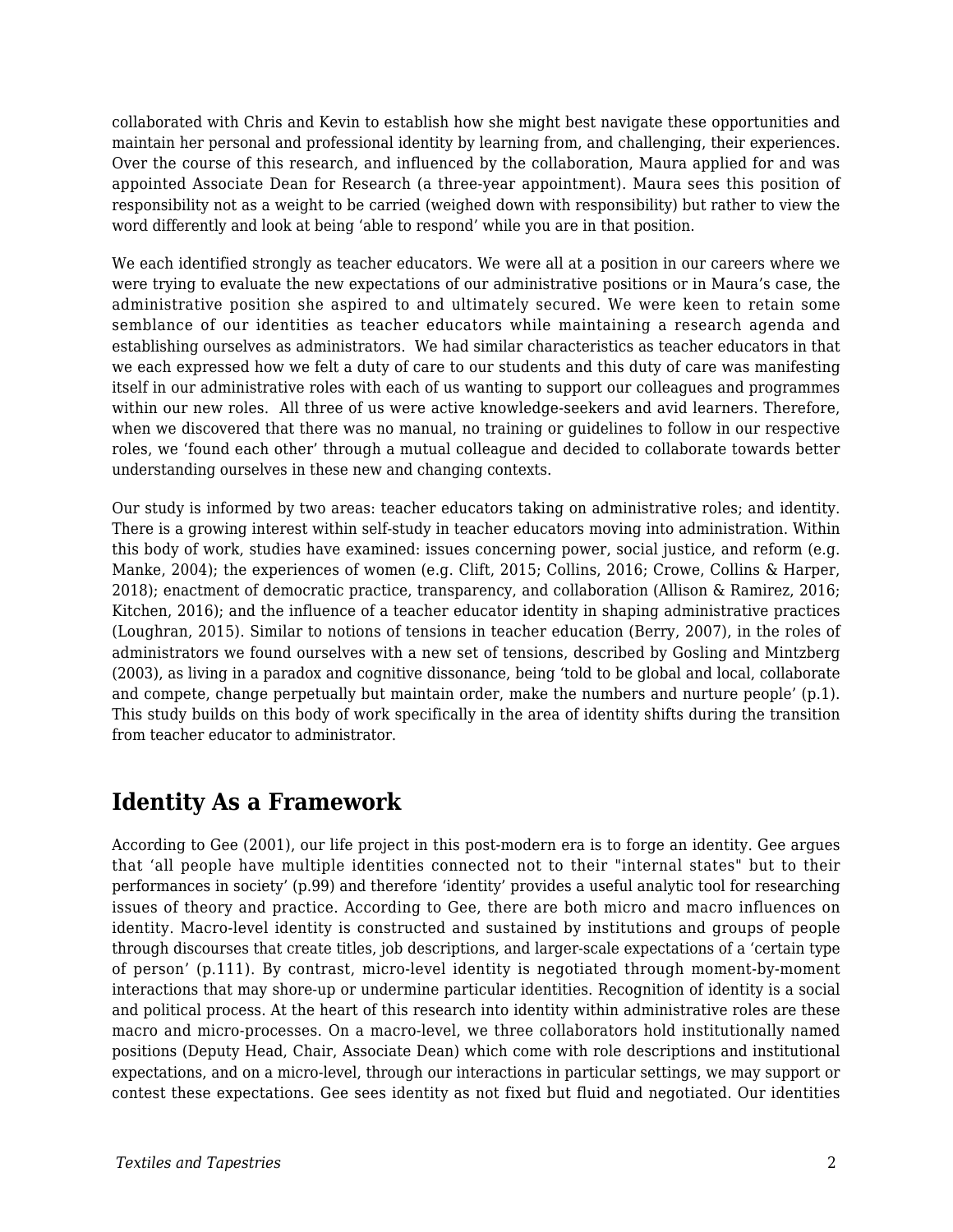cannot be all-embracing because 'at root, human beings must see each other in certain ways and not others if there are to be identities of any sort' (p.109). Therefore, through macro and micro processes identities can be shaped, developed, and perhaps even lost.

### **Purpose**

From this year-long study, we offer our collective insights into the ways in which our changing roles influenced our identities. Therefore, the purpose of this study was to explore how we as teacher educators, after assuming new administrative roles, come to understand our experiences, and process of shifting identities.

# **Methodology**

S-STEP research is improvement-aimed, interactive, and includes multiple, mainly qualitative methods (LaBoskey, 2004). This research was: improvement-aimed because we sought to better understand the changes in our identities; interactive through our collective and critical process (avoiding the concern that S-STEP can become an exercise in justifying our positions (Hamilton, 2002); and used multiple qualitative data sources (Skype conversations, reflections and critical friend responses). We demonstrated trustworthiness by collectively and critically examining our identities, relating back to the literature, and making our analysis transparent (Mena & Russell, 2017). Collective S-STEP emphasises: the importance of openness and critical honesty within the group (Butler et al., 2014); a collective commitment of the participants to their learning and growth (Berry, et al., 2018; Davey et al., 2010); and contributes to the criteria for rigour in S-STEP research.

#### *Data Sources*

Skype conversations were recorded and reflections generated over 12-months at intervals of three to six weeks. All three collaborators published an online reflection and responded as a critical friend to the reflections of the other two. These were completed a week prior to the Skype conversation and involved responding to an agreed upon topic, issue and/or associated reading. The reflections and responses framed the conversations. On occasion there was a need for the authors to correspond by email to seek clarification on a task or comment made by their critical friend and these are included in the analysis. All data are included as follows:

| <b>Data Source</b>                         | Code      | <b>Explanation</b>                                                        |
|--------------------------------------------|-----------|---------------------------------------------------------------------------|
| Reflections                                | MR1       | <b>Maura's first Reflection</b>                                           |
| Transcripts of Skype meetings              | MC2       | Maura's second skype Conversation                                         |
| Critical Friend Comments on<br>reflections | KR3 - CCF | Chris's feedback as Critical Friend on<br><b>Kevin's third Reflection</b> |
| Email correspondence                       | ΚE        | Kevin's comments made in an Email                                         |

#### *Data Analysis*

The authors inductively coded the data using thematic analysis (Braun and Clarke, 2013). Initial codes were independently generated by identifying recurring ideas emerging from the dataset. These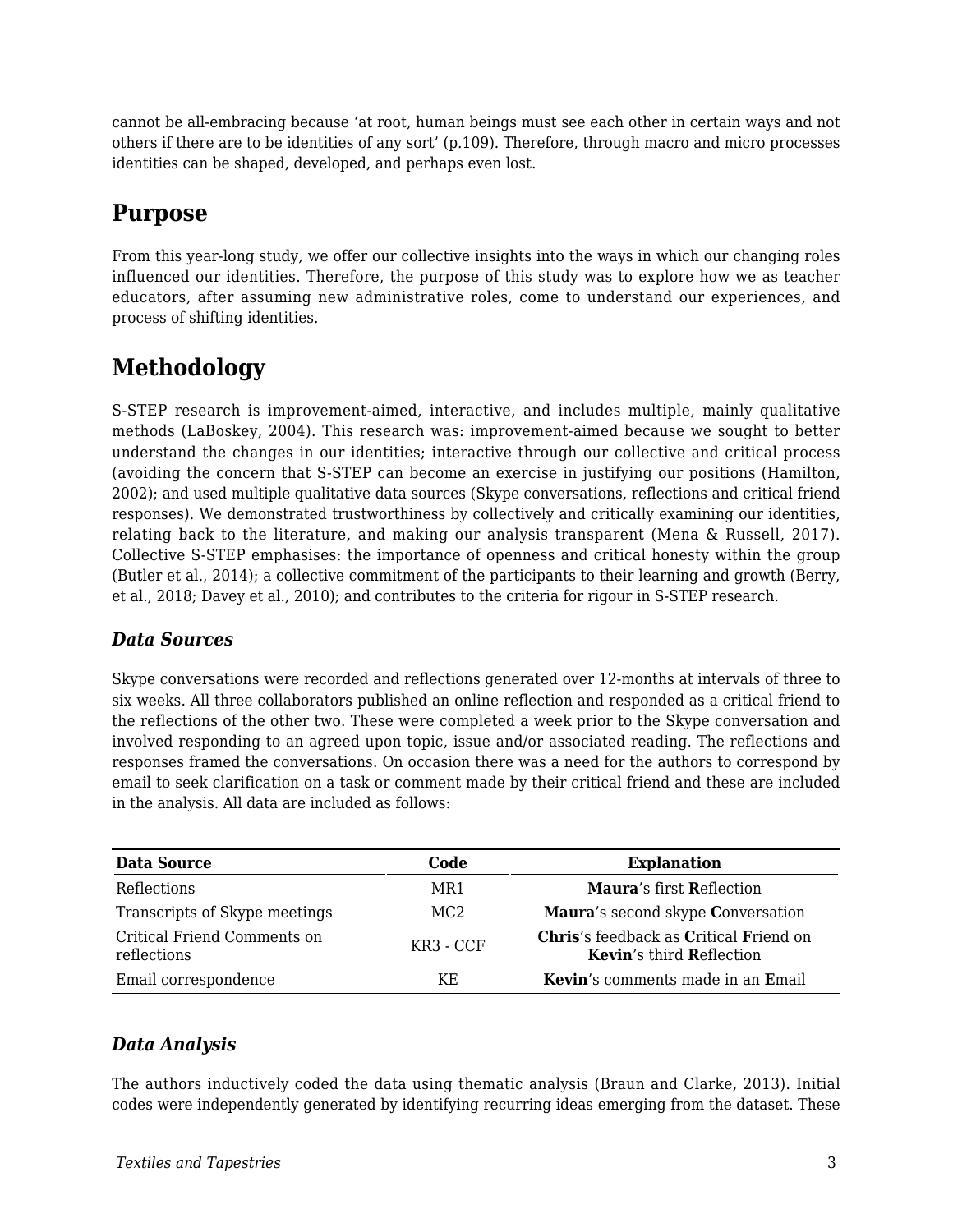codes were compared across the three authors to produce themes to represent the concepts. Themes of identity change and becoming purposeful were presented by Chris as a process through which we became conscious of identity change which was validated by Kevin and Maura. Using multiple data sources and perspectives ensured triangulation and increased the validity of the analysis.

#### *Representation*

Findings are represented through a narrative that describes a process that was initiated by a sense of dissonance. Through our collective S-STEP, we identified this dissonance as being rooted in competing discourses which have the potential to 'rob' us of our identities as teacher educators. This in turn led us to ask how stable or malleable are our identities? Through this process, we came to an understanding that while our identities are malleable, we can become conscious about the different identities we hold, and this opens opportunities to be more purposeful about how we allow our identities to transform.

### **Findings**

### *Identity Theft*

As teacher educators, we identified a strong nurturing aspect to our identities which had been developed over years of working with our students to support and challenge them in their learning. As administrators, we drew on the same nurturing identities which allowed us to support our staff but also to deal sensitively with challenging situations. These particular teacher educator identities were not always helpful. For example, we found that administrative meetings required a different identity and associated discourse, shifting conversations from effective teaching to finances:

*we're speaking a completely different language than administrators and staff, and it's just trying to get that language, as you say, to be able to have a conversation with them and explain what you want, not in pedagogy but in pounds, shillings and pence … language. (MC7)*

As we explored this further, we felt that these discourses also had particular logics and ideologies behind them which promoted efficiencies over powerful learning experiences for our students. Financial discussions are important for organisational functioning, and when finances became the sole focus of the meetings and, more importantly, the only arguments which held sway, it became essential that we learn to speak this language. We noticed how we began to adapt our identities so that we could gain access to these financial discourses more fluently and argue for our causes more compellingly. This identity shift proved a significant concern for us:

*by doing that [engaging in discussions about financial models] at some point or what point do you become, or do I become complicit? And this erosion of this profession that's torn apart because there's no coherence anymore, it's just a course that has more students in it and fewer staff teaching into it is actually the ideal course. It's perfect! [sarcastic tone] (CC7)*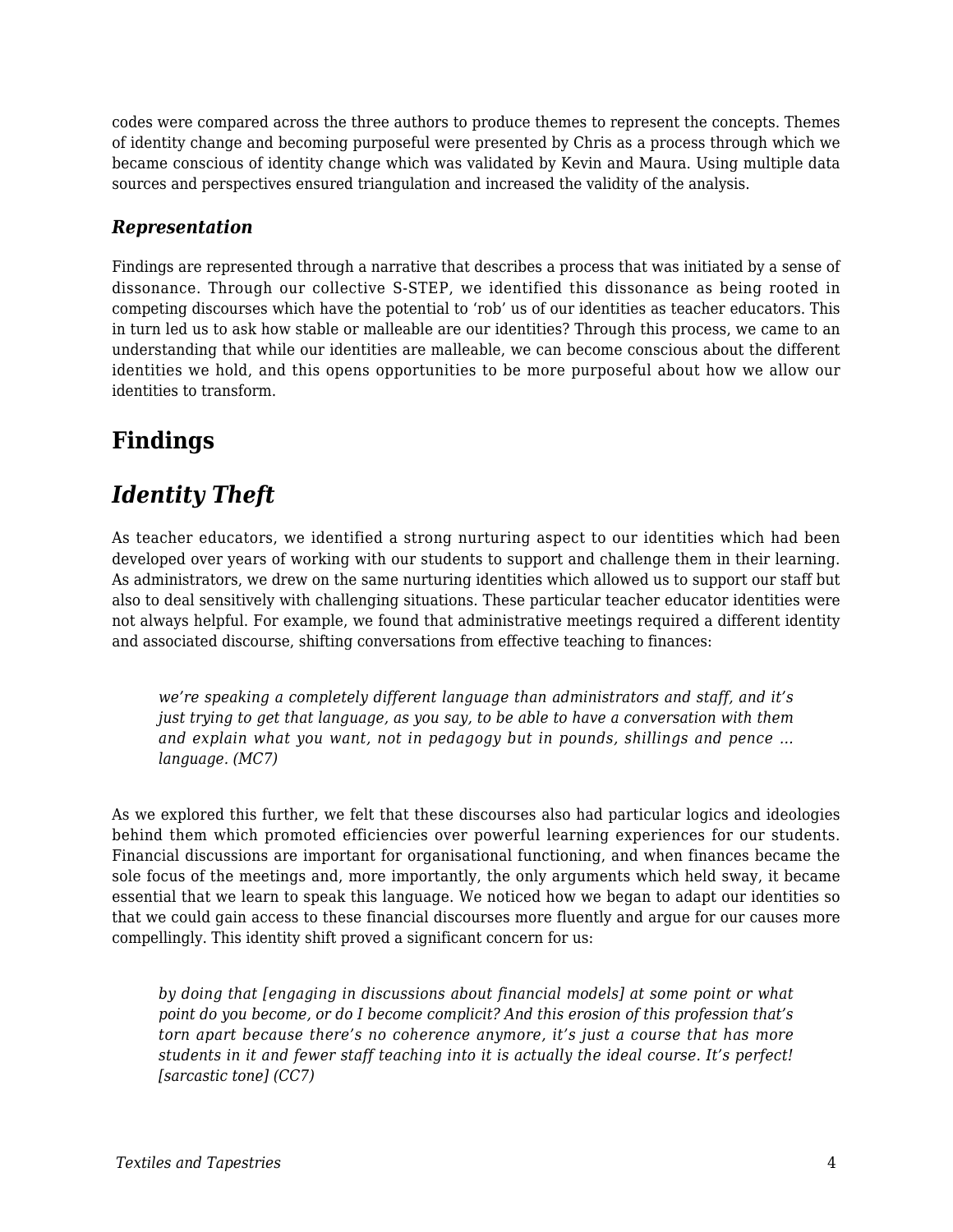From our years as teacher educators, we held certain beliefs about quality teaching, yet as administrators, these new discourses were shifting our language and raised concerns for us about how we were changing and the direction of these changes. Particularly the worry that we had become complicit in devaluing student learning:

*I see that my career progression had impacted my core value of teaching. It seemed to have been co-opted by other agendas and marginalised. What can I do to hold on to those key motivators? Can I let them go without feeling like I have sold out to the system? Where will this progression lead to? (CR1)*

Kevin echoed these concerns, describing tensions created by tending to both roles (teacher education and administration):

*I have really felt a tension, as if being pulled in two directions. Finding time to interact with students, conduct research, and write has become difficult. Instead of a singular focus on pedagogical quality, now I also have to be concerned with 'cheeks in seats'. My courses and academic identity used to guide my day, my work is now directed by the immediate and pressing concerns of the day, like classes having adequate enrolment. This shift has challenged my identity as a teacher educator and researcher. In many respects, this new role is stealing time from my old familiar one. (KE)*

Here we see the idea of theft entering our data. The demands of the administrative role seem to force us into particular ways of being which over time were pushing our identities into new shapes and new directions. But it was not just in the administrative discussions that these shifts were occurring. When back together with our teacher education colleagues we felt the change because of our new administration role and confidentiality:

*That feels like I am becoming a different person. I have to think about who I am talking to and what they already know and what they are allowed to know. It is a level of complexity that doesn't come naturally to me because I value openness and transparency. (MR1-CCF)*

Taking on the title of administrator was a macro-level identity change. We can see here how these macro-level shifts impacted on the micro-level conversations resulting in discomfort. At times we felt alienated in both teacher education and administrative contexts. We seemed to have lost access to familiar teacher educator discourses because of our new titles and responsibilities, yet the language of administration did not sit well with us.

Others taking on administrative roles have shared our concerns as Collins (2016) explains: 'I felt that my path had veered from its intended course... and I found myself saying that it "blackened my soul."' (p.189). We could feel how the discourses which constructed our identities were shifting from being immersed in particular social contexts where administrative logics and financial arguments dominated. It was not a comfortable feeling.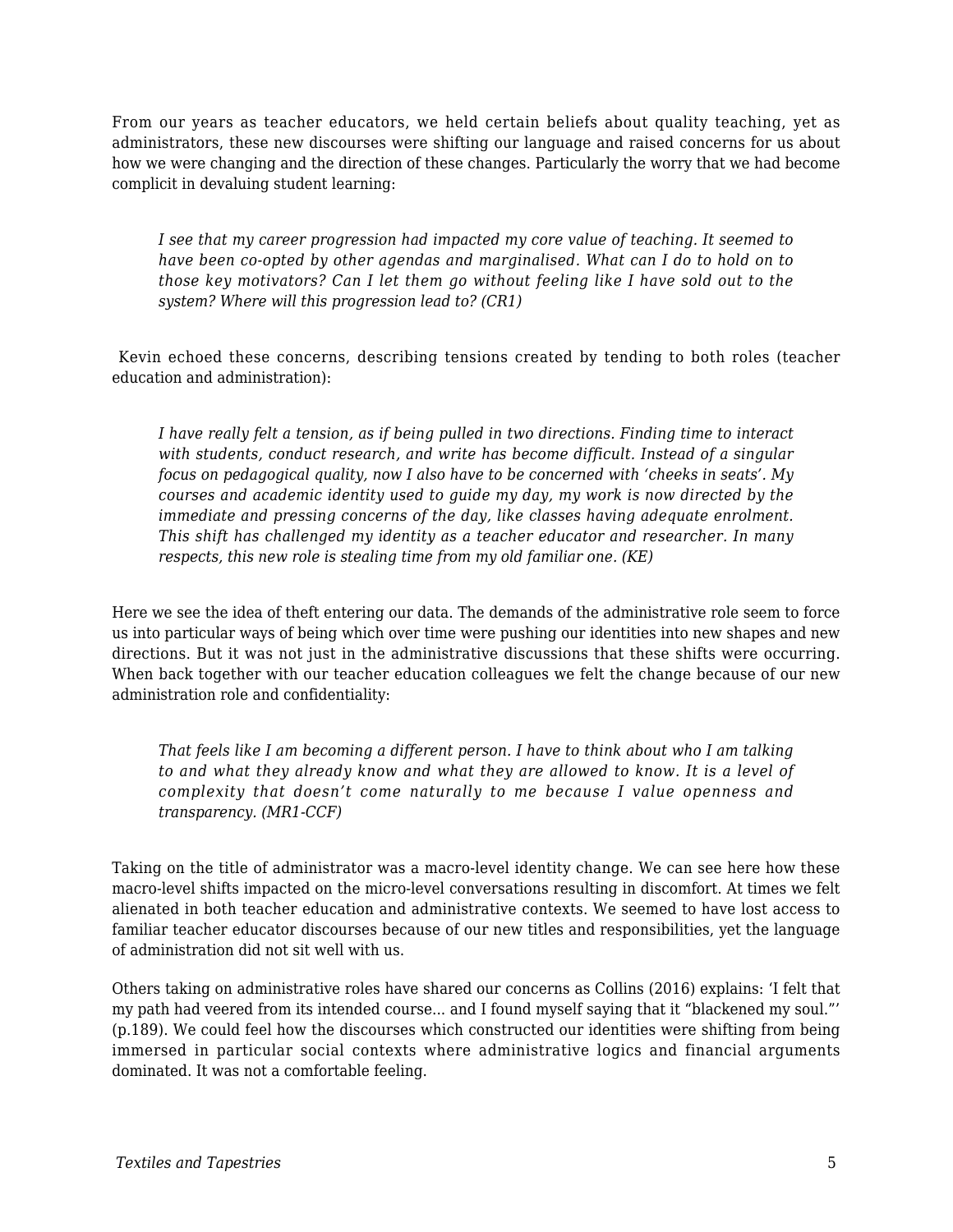#### *Becoming Purposeful*

Our research uncovered numerous situations which showed the potential for 'identity theft' in our transitions to administrative roles. Through our participation in this collective S-STEP we became more conscious of these identity changes and this in turn presented possibilities of a more mindful approach:

*This discussion of identity includes that of a teacher educator and researcher and my still- forming identity as an administrator/leader. Reflecting on our conversation allowed me to begin to really think about who I am professionally and who I want to become. (KR1)*

In this extract, Kevin showed the shift in our thinking from falling victim to identity theft, to something which we had some control over. This occurred at various points in our collaboration:

*I find I have a number of identities –some overlapping, some intersecting, and sometimes trying to be all of them at once and yet not 'being' any of them… in some ways I am resisting the change and in others embracing it… (MR2)*

Here we see the intersection of the micro- and the macro-level, particularly where Maura is discussing how she can resist the change in some ways. She recognises the messiness of identity work and wishing to embrace some of the changes but pushing back against others.

Our collective S-STEP was influenced strongly by our work as teacher educators where we value reflection on practice which is informed by literature and research. For example, in this S-STEP, our reflections, critical friend comments and skype meetings were augmented by assigning ourselves readings prior to each meeting. Readings provided insights from diverse contexts and linked our experiences to theoretical constructs. In the following reflection, Chris quotes Swennen, Jones and Volman (2010) (one of the readings on identity):

*If I am not stable, but plastic and malleable in different settings, then being aware of how my identity is shaped in these different contexts is important to understand my influence on others. AND importantly, understanding my identity at different times does require an 'ongoing process of interpretation and re-interpretation of experience' which is why the discipline of this collaboration is SO helpful. It pushes me to reflect and consider which is rare in my work and also my wider life. (CR7) (original emphasis)*

Swennen, Jones and Volman's (2010) article was instrumental in shifting and expanding our understandings of our identities and how they can change. In this instance, the idea that identity change is continuous and requires active engagement with our experiences to unpack who we are becoming, was powerful for us. The combination of deadlines for reflections, readings and critical friend comments, followed up by a skype meeting placed pressure on us and underscored the importance of the collaboration in providing a space and indeed an impetus for this project.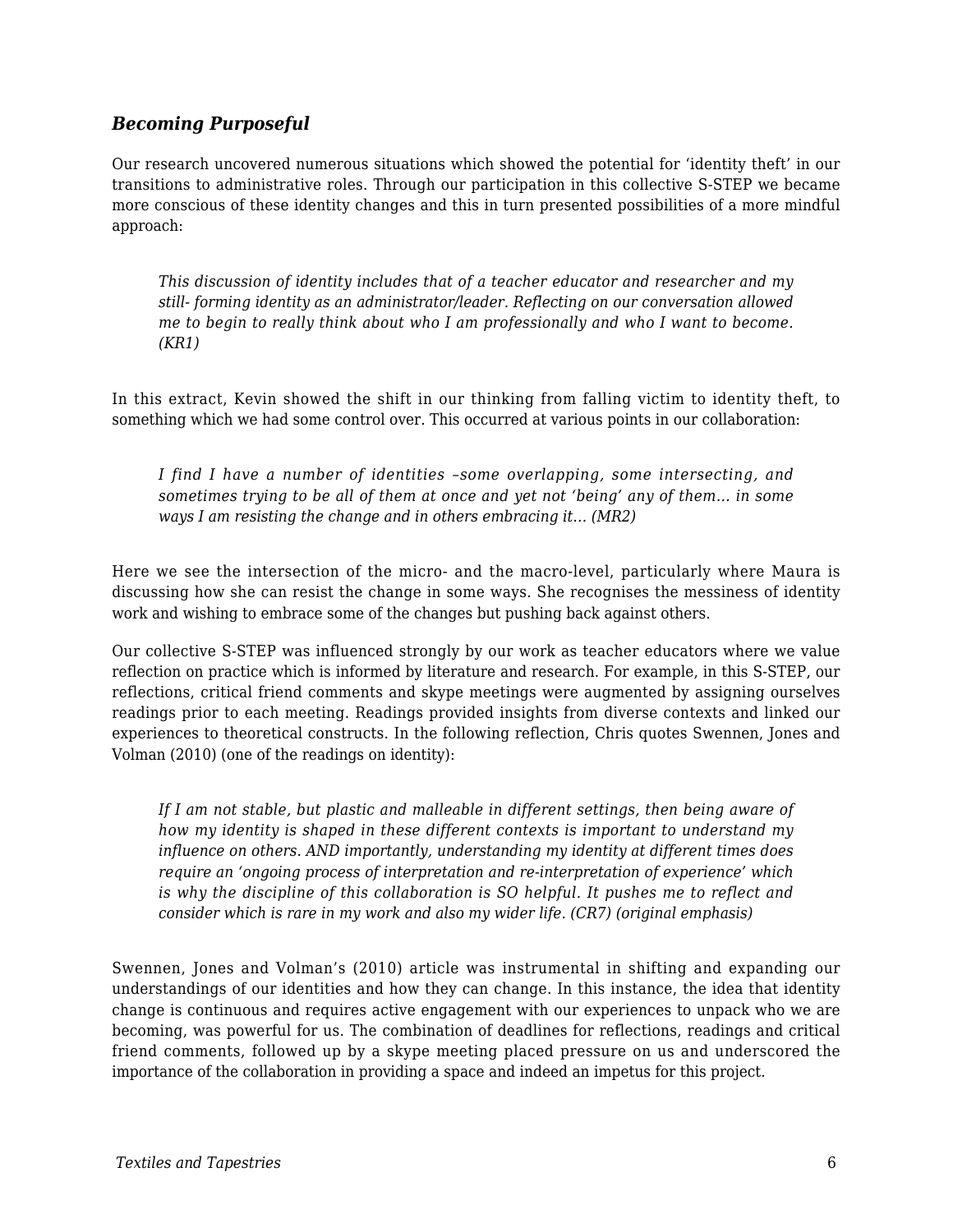Our initial discussions revealed concerns about identity theft and also feelings of being powerless to avoid this theft. Indeed, this was the key concern that started our collaboration. However, there emerges a strong sense of a shared project through the collective SSTEP which enabled us to come to understand that we were not helpless victims but could take a purposeful approach to understanding and in fact influence how our identities shift.

### **Discussion**

All three collaborators were committed to quality teacher education and these administrative roles offered a different means to pursue this commitment. What probably should have been apparent from the outset were the significant changes that these roles would bring to our work and our professional identities. As these changes took effect, we could feel our old selves and identities morphing into new forms. The discomfort with these new forms and feelings of being dis-located from our familiar roles prompted our collaboration and this research project.

If as Gee (2001) argues, the key project of our lives is to forge an identity, then it is critical to be aware of the micro- and macro-level influences to 'better understand' our changing identities. We believe that 'forging' is an apt metaphor for the creation of identity. Forging implies an agentic and vigorous process through heat and hammering such as in the creation of tools on a blacksmith's anvil. Certainly some of our experiences of administration were heated and robust. Without an understanding of how our identities are being forged, we may be unaware of changes to the shape of our identities and our own ability to take some control.

On a macro-level, institutional roles are designed to create clarity of structure and efficient organisational processes. Receiving an administrative title also comes with responsibility for management and leadership decisions which will affect programmes and colleagues on a different scale to our roles as teacher educators. These administrative roles mean we are privy to information that is sensitive and cannot be widely shared. On a micro- level, such exclusive knowledge can alter conversations with colleagues and make them inhibited or awkward.

Simultaneously, our institutional roles require that we hold conversations with finance managers who understand different discourses to those of teacher educators. We must then learn to bridge different discourse communities and speak different languages. It is not appropriate to bring a purely teacher educator identity to a finance discussion, nor to bring the unmodified discourses of finance to teacher educator discussions.

Underneath each of these discourses lies an identity which is shored up (or undermined) by both micro- and macro-level processes. 'In the end, we are talking about recognition as a social and political process, though, of course, one rooted in the workings of people's (fully historicized and socialized) minds' (Gee, 2001, p.111). Because identity exists in our minds and is constructed socially and politically, the shape of our identities is malleable. Without time or encouragement to consciously examine and reflect on our identities, we believe there is considerable potential for unconscious and potentially undesirable shifts, perhaps even identity theft, to occur.

## **Implications**

It is important to note that while this chapter focuses on dissonance and discomfort with our administrative roles, all three of us find our new roles challenging and often rewarding. We do feel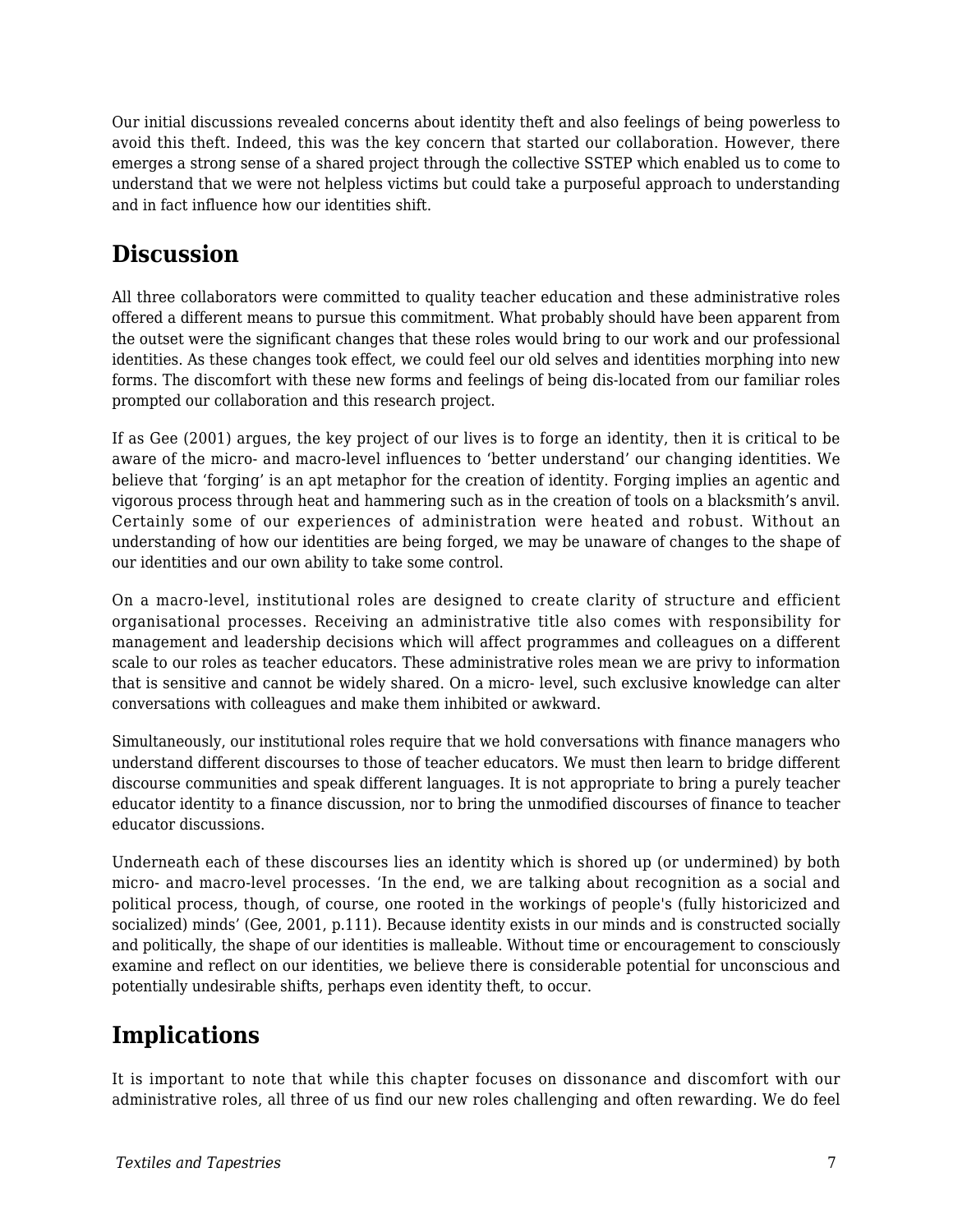that as administrators we are able to support teacher education on a different scale to when we were solely teacher educators. The identities which are important to us as teacher educators also bring a number of strengths to administrative roles such as building relationships with a range of different people (Kitchen, 2016). However, the discourses of administration also require the development of different identities.

Administrators need to draw on discourses from disparate ideologies including accounting and organisational systems. Immersing ourselves in these discourses allows us to better (more effectively) articulate the importance (financial viability) of teacher education in meetings with teacher educators and also senior leadership. Our findings suggest that teacher educators moving into administrative roles risk subtle, and not so subtle identity changes which could be described crudely as identity theft.

This research strongly supports the benefits of a collective S-STEP in taking a purposeful approach to transitions to administrative roles because the desire to 'be more' must be augmented with the desire to 'better understand'. The forging of a professional

identity is therefore not only an answer to the question, "Who am I now?", but also to the question, "Who do I want to be in the future?"' (Beijaard et. al; 2004). Collective S-STEP allows us to recognise how shifts in our identities align (or conflict) with our goals and better understand the implications for ourselves personally and professionally.

### **References**

Allison, V. A., & Ramirez, L. A. (2016). Co-mentoring: The iterative process of learning about self and "becoming" leaders. *Studying Teacher Education*, *12*(1), 3-19.

Beijaard, D., Meijer, P. & Verloop, N. (2004). Reconsidering research on teachers' professional identify. *Teaching and Teacher Education*, *20*(2), 107-128.

Berry, A. (2007). Reconceptualizing teacher educator knowledge as tensions: Exploring the tension between valuing and reconstructing experience.*Studying Teacher Education, 3*(2), 117-134.

Berry, A., van den Bos, P., Geursen, J., & Lunenberg, M. (2018). Saying "Yes" to the Adventure: Navigating a Collective Journey of Self-Study Research. In J. K. Ritter, Lunenberg, K. Pithouse-Morgan, A. P. Samaras, & E. Vanassche (Eds.), *Teaching, learning, and enacting of self-study methodology: Unraveling a complex interplay* (pp. 111-129). Springer.

Braun, V. & Clarke, V. (2013). *Successful qualitative research: A practical guide for beginners*. SAGE Publication.

Butler, B. M., Burns, E., Frierman, C., Hawthorne, K., Innes, A., & Parrott, J. A. (2014). The impact of a pedagogy of teacher education seminar on educator and future teacher educator identities. *Studying Teacher Education: Journal of Self-Study of Teacher Education Practices, 10*(3), 255-274. [https://edtechbooks.org/-Cisa](https://doi.org/10.1080/17425964.2014.956716)

Clift, R. T. (2015). At your service: An associate dean's role. In R. Clift, J. Loughran, G. E. Mills, & C. J. Craig (Eds.), *Inside the role of dean: International perspectives on leading in higher education.* (pp.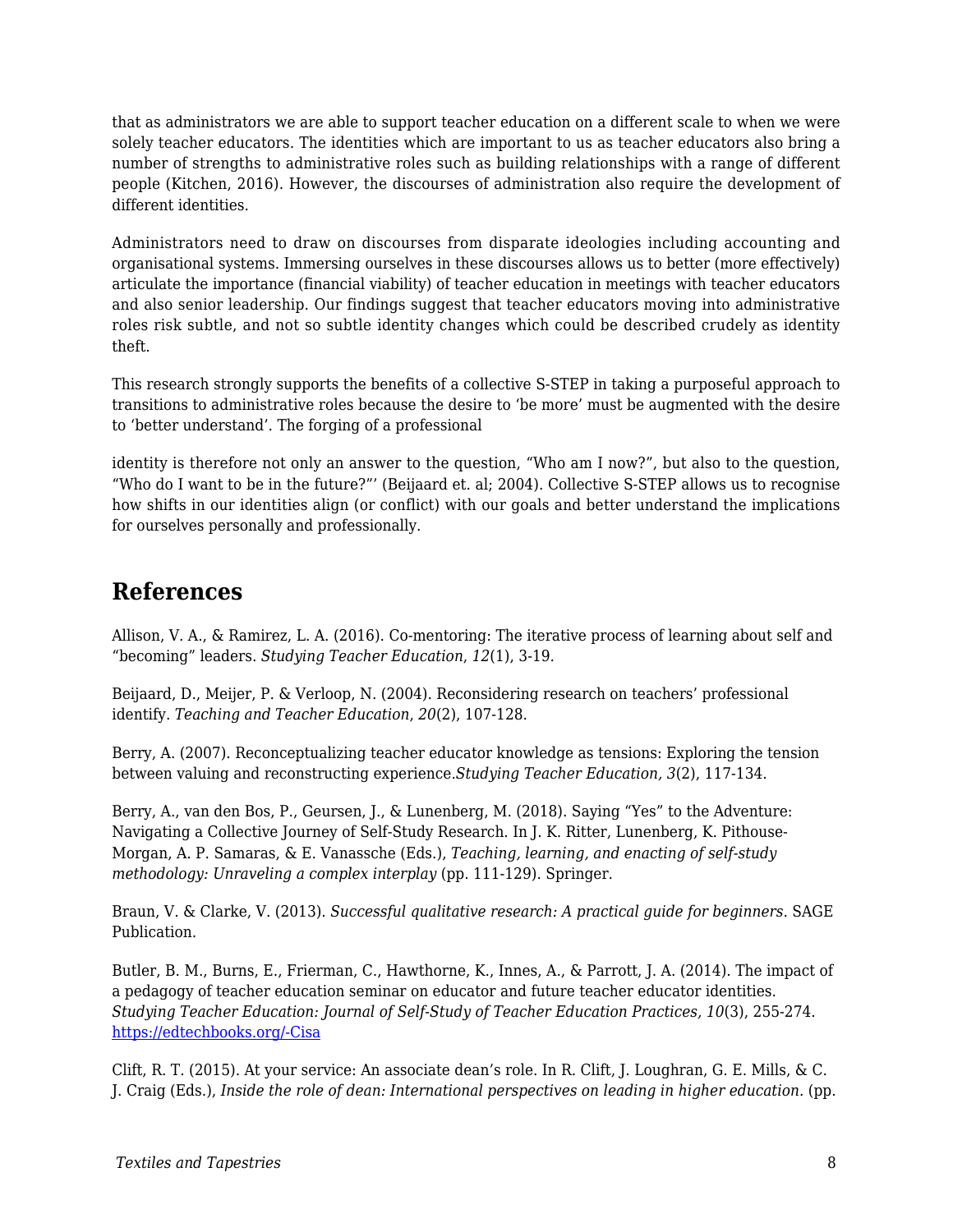21-34). Routledge.

Collins, C. (2016). Learning through leading: A self-study in district administration. *Studying Teacher Education, 12*(2), 188-204. [https://edtechbooks.org/-BJaVQ](https://doi.org/10.1080/17425964.2016.1192029)

Crowe, A. R., Collins, C., & Harper, B. (2018). Struggling to let our selves live and thrive: Three women's collaborative self-study on leadership. In D. Garbett & A. Ovens (Eds.), *Pushing boundaries and crossing borders: Self-study as a means for researching pedagogy* (pp. 311-318). The Self-Study of Teacher Education Practices.

Davey, R., Gilmore, F., Haines, G., McGrath, A., Morrow, D., Robinson, R., & Ham, V. (2010). Professional learning through collective self-study: Sharing tales from the field. In L. B. Erickson, J. R. Young, & S. Pinnegar (Eds.), *Navigating the public and private: Negotiating the diverse landscape of teacher education* (pp. 69-72). Brigham Young University.

Gee, J. P. (2001). Identity as an analytic lens for research in education. In W. G. Secada (Ed) *Review of research in education*, (Vol. 25, pp. 99–125). American Educational Research Association.

Gosling J. & Mintzberg, H. (2003). *The five minds of a manager*. Harvard Business Review, *81*(11), 54-63.

Hamilton, M. L. (2002). Change, social justice, and re-liability: Reflections of a secret (change) agent. In J. Loughran & T. Russell (Eds.), *Improving teacher education practices through self-study* (pp. 176-189). Routledge Falmer.

Kitchen, J. (2016). Enacting a relational approach as a teacher education administrator: A self-study. In A. Ovens & D. Garbett (Eds.), *Enacting self-study as methodology for professional inquiry* (pp. 411-417). The Self-Study of Teacher Education Practices.

LaBoskey, V. K. (2004). The methodology of self-study and its theoretical underpinnings. In Loughran, M. L. Hamilton, V. K. LaBoskey, & T. Russell (Eds.), *International handbook of self-study of teaching and teacher education practices.* (Vol. 1, pp. 817- 870). Kluwer Academic Publishers.

Loughran, J. J. (2015). A process of change: the transition to becoming a dean. In R. T. Clift, Loughran, G. E. Mills, & C. J. Craig (Eds.), *Inside the Role of Dean: International perspectives on leading in higher education* (pp. 3 - 20). Routledge.

Manke, M. P. (2004). Administrators also do self-study: Issues of power and community, social justice and teacher education reform. In J. Loughran, M. L. Hamilton, V. K. LaBoskey, & T. Russell (Eds.), *International handbook of self-study of teaching and teacher education practices.* (Vol. 1, pp. 1367-1392). Kluwer Academic Publishers.

Mena, J., & Russell, T. (2017). Collaboration, multiple methods, trustworthiness: Issues arising from the 2014 international conference on self-study of teacher education practices. *Studying Teacher Education, 13*(1), 105-122.

Ovens, A., & Fletcher, T. (2014). Doing self-study: The art of turning inquiry on yourself. In Ovens & T. Fletcher (Eds.), *Self-study in physical education teacher education: Exploring the interplay of practice and scholarship* (Vol. 13, pp. 3-14). Springer.